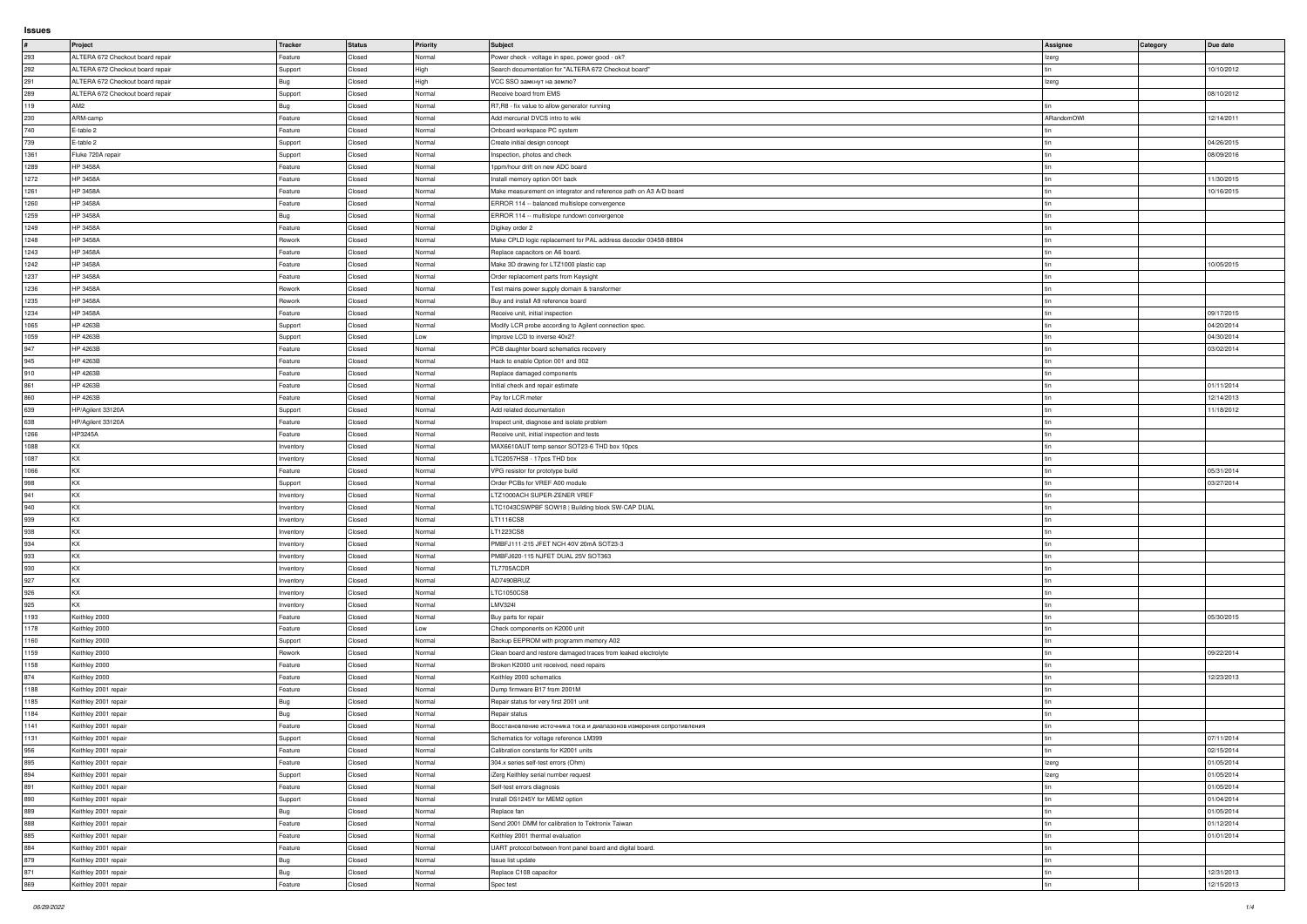|      | Project              | Tracker    | <b>Status</b> | <b>Priority</b> | Subject                                                                            | Assignee | <b>Category</b> | Due date   |
|------|----------------------|------------|---------------|-----------------|------------------------------------------------------------------------------------|----------|-----------------|------------|
|      |                      |            |               |                 |                                                                                    |          |                 |            |
| 868  | Keithley 2001 repair | Feature    | Closed        | Normal          | Assembly meter for function checks.                                                |          |                 | 12/15/2013 |
| 867  | Keithley 2001 repair | Bug        | Closed        | Normal          | Fix error 410.1, 411.1, 411.2 - TRMS / TRMS Filter                                 |          |                 | 12/29/2013 |
| 866  | Keithley 2001 repair | Bug        | Closed        | Normal          | Fix error 409.6 $-$ ÷750 correction factor; signal comparisons                     |          |                 | 12/22/2013 |
| 865  | Keithley 2001 repair | Bug        | Closed        | Normal          | Fix errors 407.1, 407.2, 407.3 - Front end 2V/200V/750V                            |          |                 | 12/22/2013 |
| 864  | Keithley 2001 repair | Bug        | Closed        | Normal          | Fix error 406.6 - Voltage comparison                                               |          |                 | 12/22/2013 |
| 863  | Keithley 2001 repair | Bug        | Closed        | Normal          | Fix errors 405.2, 405.4, 405.6, 405.8, - Absolute value x10 gain comparison        |          |                 | 12/22/2013 |
| 862  | Keithley 2001 repair |            | Closed        | Normal          | Fix errors 404.1, 404.2, 404.3, 404.4, 404.5 - Absolute value (x1 gain);           |          |                 | 12/22/2013 |
|      |                      | Bug        |               |                 |                                                                                    |          |                 |            |
| 859  | Keithley 2001 repair | Feature    | Closed        | Normal          | Схема аналоговой платы (Keithley 2001-102-04J)                                     |          |                 | 07/11/2014 |
| 858  | Keithley 2001 repair | Bug        | Closed        | Normal          | VFD Power supply issues?                                                           |          |                 |            |
| 856  | Keithley 2001 repair | Bug        | Closed        | Normal          | Fix error 412.1 - AC amps switch                                                   |          |                 | 12/28/2013 |
| 855  | Keithley 2001 repair | Bug        | Closed        | Normal          | Fix error 403.1 - Signal switching; ground switch                                  |          |                 | 12/21/2013 |
| 854  | Keithley 2001 repair | Bug        | Closed        | Normal          | Fix error 402.1 - Signal switching; frequency switch                               |          |                 | 12/14/2013 |
| 852  | Keithley 2001 repair | Feature    | Closed        | Normal          | LabView control panel development                                                  |          |                 | 02/28/2014 |
|      |                      |            |               |                 |                                                                                    |          |                 |            |
| 840  | Keithley 2001 repair | Support    | Closed        | Normal          | 3 ADC modules shipped, receive and test rest units                                 |          |                 | 11/09/2013 |
| 820  | Keithley 2001 repair | Support    | Closed        | Normal          | Schematics for digital board (Keithley 2001-142-06H)                               |          |                 | 10/31/2013 |
| 819  | Keithley 2001 repair | Support    | Closed        | Normal          | Схема платы передней панели                                                        |          |                 | 10/08/2013 |
| 818  | Keithley 2001 repair | Support    | Closed        | Normal          | Schematics for analog board (Keithley 2001-102-04L)                                | Izerg    |                 | 07/21/2014 |
| 817  | Keithley 2001 repair | Support    | Closed        | Normal          | Cxeмa платы A/D (Keithley 2001-162-01G)                                            |          |                 | 10/03/2013 |
| 816  | Keithley 2001 repair | Support    | Closed        | Normal          | Schematics recovery for analog board Keithley 2001                                 |          |                 | 07/21/2014 |
| 658  | Keithley 2001 repair | Bug        | Closed        | Normal          | Fix 401.1 - Signal switching; zero cal switch                                      |          |                 | 01/13/2013 |
| 652  |                      |            | Closed        | Normal          |                                                                                    |          |                 | 12/31/2012 |
|      | Keithley 2001 repair | Bug        |               |                 | Fix AC input mains curcuitry, replace electrolytic capacitors, replace transformer |          |                 |            |
| 642  | Keithley 2001 repair | Feature    | Closed        | Normal          | Voltage reference block schematics recovery                                        |          |                 | 12/17/2012 |
| 641  | Keithley 2001 repair | Feature    | Closed        | Normal          | Finish AC input block schematics                                                   |          |                 | 12/18/2012 |
| 637  | Keithley 2001 repair | Support    | Closed        | Normal          | Review 2001's inventory                                                            |          |                 | 02/16/2014 |
| 535  | Keithley 2001 repair | Bug        | Closed        | Normal          | AC voltage select unit fails                                                       |          |                 | 10/21/2012 |
| 343  | Keithley 2001 repair | Bug        | Closed        | Normal          | Send K2001 #5 to iZerg                                                             | Izerg    |                 | 10/31/2012 |
| 342  | Keithley 2001 repair | Bug        | Closed        | Normal          | Fix FE section on analog board                                                     |          |                 | 09/09/2012 |
|      |                      |            |               |                 |                                                                                    |          |                 |            |
| 297  | Keithley 2001 repair | Feature    | Closed        | Normal          | Finish ADC board schematics.                                                       |          |                 | 12/11/2012 |
| 294  | Keithley 2001 repair | Feature    | Closed        | Normal          | Read and decode firmwares for 2001 DMMs                                            |          |                 | 08/10/2012 |
| 288  | Keithley 2001 repair | Bug        | Closed        | High            | K4 - repair status.                                                                |          |                 | 02/28/2015 |
| 286  | Keithley 2001 repair | Feature    | Closed        | Normal          | Calibrate unit (Tektronix calibration)                                             |          |                 | 01/19/2014 |
| 285  | Keithley 2001 repair | Rework     | Closed        | Normal          | All functions and all ranges "Overflow"                                            |          |                 | 08/05/2012 |
| 284  | Keithley 2001 repair | Rework     | Closed        | Normal          | Test digital board.                                                                |          |                 |            |
|      |                      |            |               |                 |                                                                                    |          |                 |            |
| 283  | Keithley 2001 repair | Rework     | Closed        | Normal          | No response from analog board                                                      |          |                 |            |
| 282  | Keithley 2001 repair | Rework     | Closed        | Normal          | Install display board                                                              |          |                 |            |
| 281  | Keithley 2001 repair | Feature    | Closed        | Normal          | Display board move to unit #4                                                      |          |                 |            |
| 279  | Keithley 2001 repair | Feature    | Closed        | Normal          | Schematics RE - analog board                                                       |          |                 | 07/31/2012 |
| 278  | Keithley 2001 repair | Feature    | Closed        | Normal          | D <sub>2</sub> - checks                                                            |          |                 |            |
| 277  | Keithley 2001 repair | Bug        | Closed        | Normal          | K2 - ERROR 405.2 - Absolute value x10 gain comparison; large +DAC output           |          |                 |            |
|      |                      |            | Closed        | Normal          |                                                                                    |          |                 |            |
| 276  | Keithley 2001 repair | Bug        |               |                 | ERROR 404.1 - Absolute value (x1 gain); -full-scale DAC output                     |          |                 |            |
| 275  | Keithley 2001 repair | Bug        | Closed        | Normal          | K2 - Error 402.1 - Frequency switch                                                |          |                 |            |
| 274  | Keithley 2001 repair | Bug        | Closed        | Normal          | K2: ERROR 401.1 - Signal switching; zero cal switch                                |          |                 |            |
| 273  | Keithley 2001 repair | Support    | Closed        | Normal          | Buy components for repair                                                          |          |                 | 07/30/2012 |
| 272  | Keithley 2001 repair | Support    | Closed        | Normal          | K2 - repair status.                                                                |          |                 |            |
| 271  | Keithley 2001 repair | Feature    | Closed        | Normal          | K2 : ERROR 304 Section                                                             |          |                 |            |
| 270  | Keithley 2001 repair | Bug        | Closed        | Normal          | K2: ERROR 304.7 - Ohms sources; 4.4nA and 770nA                                    |          |                 |            |
|      |                      |            | Closed        | Normal          | K2: ERROR 304.6 - Ohms sources; 70nA and 770nA                                     |          |                 |            |
| 269  | Keithley 2001 repair | Bug        |               |                 |                                                                                    |          |                 |            |
| 268  | Keithley 2001 repair | Bug        | Closed        | Normal          | K2: ERROR 105.2 - System trigger bus                                               |          |                 | 07/22/2012 |
| 1142 | Keithley 2002        | Feature    | Closed        | Normal          | Measure LT1013+LTZ1000A VREF voltages                                              |          |                 | 07/21/2014 |
| 958  | Keithley 2002        | Feature    | Closed        | Normal          | Initial inspection for K2002 (331119346214)                                        |          |                 | 02/10/2014 |
| 908  | Keithley 2400 repair | Bug        | Closed        | Low             | Front panel replacement quote?                                                     |          |                 |            |
| 887  | Keithley 2400 repair | <b>Bug</b> | Closed        | Normal          | Fix front panel keypad                                                             |          |                 | 01/01/2014 |
| 886  | Keithley 2400 repair | Support    | Closed        | Normal          | Send 2400 SMU for calibration to Tektronix Taiwan                                  |          |                 | 01/31/2014 |
| 1170 | Keithley 2510        | Feature    | Closed        | Normal          | Calibrate unit                                                                     |          |                 | 12/06/2014 |
|      |                      |            |               |                 |                                                                                    |          |                 |            |
| 1168 | Keithley 2510        | Feature    | Closed        | Normal          | Get and flash correct firmware for 2510 into AT49F040 (U168)                       |          |                 |            |
| 1167 | Keithley 2510        | Feature    | Closed        | Normal          | Publish repair article about 2510 TEC SMU                                          |          |                 | 12/07/2014 |
| 1166 | Keithley 2510        | Feature    | Closed        | Normal          | Receive 2510 unit for repair                                                       |          |                 |            |
| 767  | Nikkor lens repair   | Rework     | Closed        | Normal          | Replace connection aperture ring                                                   |          |                 |            |
| 766  | Nikkor lens repair   | Bug        | Closed        | Normal          | Buy replacement parts for 17-35                                                    |          |                 | 05/31/2013 |
| 1112 | Nikon DSLR           | Feature    | Closed        | Normal          | Schematics for fake EN-EL4a battery                                                |          |                 |            |
| 1089 | Nikon DSLR           | Feature    | Closed        | High            | Repair D3                                                                          |          |                 | 05/11/2014 |
|      |                      |            |               |                 |                                                                                    |          |                 |            |
| 1080 | Nikon DSLR           | Feature    | Closed        | Normal          | Adjust EH-4 AC brick for 13VDC output for D3                                       |          |                 |            |
| 1070 | Nikon DSLR           | Feature    | Closed        | Normal          | Initial inspection                                                                 |          |                 | 05/02/2014 |
|      | <b>PWMC</b>          | Bug        | Closed        | Normal          | Firmware and hardware check                                                        |          |                 |            |
| 1299 | R&E                  | Feature    | Closed        | Normal          | Help sonicyang to repair HP 34401A                                                 |          |                 | 01/16/2016 |
| 1123 | R&E                  | Support    | Closed        | Normal          | Fluke 52 II thermometer calibration - 89020093                                     |          |                 | 06/10/2014 |
| 955  | R&E                  | Feature    | Closed        | Normal          | EDC MV106 calibration                                                              |          |                 |            |
|      | R&E                  |            |               |                 |                                                                                    |          |                 | 01/05/2014 |
| 905  |                      | Support    | Closed        | Normal          | Buy parts for K2001 project repairs                                                |          |                 |            |
| 882  | R&E                  | Support    | Closed        | Low             | Requested Tektronix quotation for calibration with data                            |          |                 |            |
| 881  | R&E                  | Support    | Closed        | Normal          | EDC MV106 DC Voltage standard backlog                                              |          |                 | 12/31/2013 |
| 296  | R&E                  | Feature    | Closed        | Normal          | iZerg support package                                                              | Izerg    |                 | 10/03/2012 |
|      |                      |            |               |                 |                                                                                    |          |                 |            |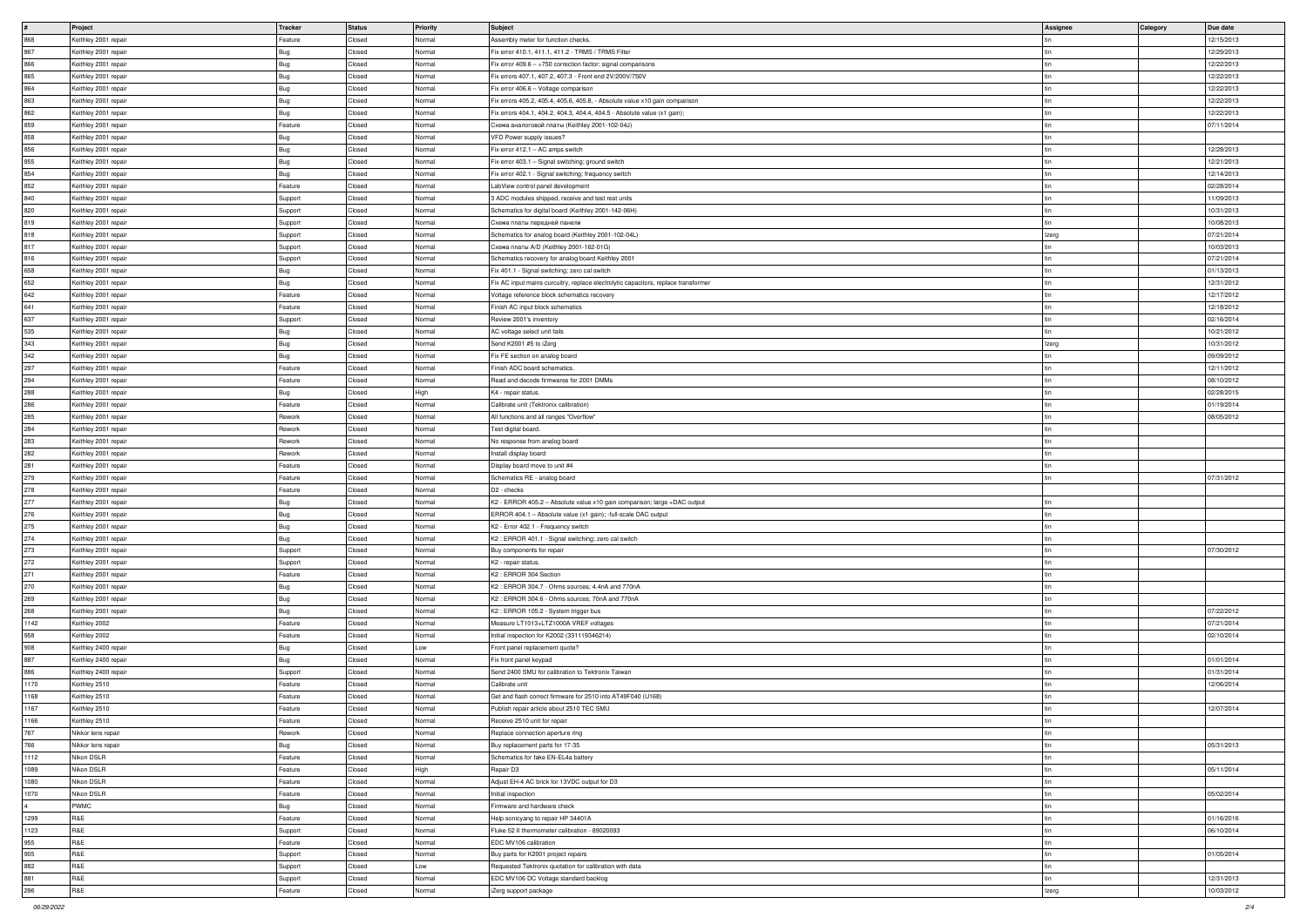|      | Project                         | Tracker | Status | <b>Priority</b> | Subject                                                                                                | Assignee | <b>Category</b> | Due date   |
|------|---------------------------------|---------|--------|-----------------|--------------------------------------------------------------------------------------------------------|----------|-----------------|------------|
| 85   | R&E                             | Feature | Closed | Normal          | Make PCI-E videocard test power assemble kit                                                           |          |                 | 11/28/2010 |
| 1108 | Raspberry Pi                    | Support | Closed | Normal          | Update article to version 1.0                                                                          |          |                 | 05/20/2014 |
| 1106 | Raspberry Pi                    | Feature | Closed | Normal          | Add checksum checks/validation function                                                                |          |                 | 05/19/2014 |
| 1092 | Raspberry Pi                    | Feature | Closed | Low             | DDR3/DDR4 SPD read tool for RPI+DDR4s                                                                  |          |                 | 05/25/2014 |
|      |                                 |         |        |                 |                                                                                                        |          |                 |            |
| 1090 | Raspberry Pi                    | Feature | Closed | Normal          | Install I2C support for RPI                                                                            |          |                 |            |
| 1074 | Raspberry Pi                    | Feature | Closed | Normal          | 3D model of DIMM adapter assembly                                                                      |          |                 |            |
| 1073 | Raspberry Pi                    | Feature | Closed | Normal          | Initial firmware to read/write SPD EEPROM (EC)                                                         |          |                 | 05/21/2014 |
| 1072 | Raspberry Pi                    | Feature | Closed | Normal          | Make DDR slot adapter for SPD read/write                                                               |          |                 | 05/09/2014 |
| 1071 | Raspberry Pi                    | Feature | Closed | Normal          | Buy Raspberry Pi module                                                                                |          |                 | 04/27/2014 |
| 880  | Tektronix TDS/CSA7000 (CSA7404) | Bug     | Closed | Normal          | Trigger encoder shaft damaged - replace encoder Bourns EPS1E-F19 S53                                   |          |                 |            |
|      |                                 |         |        |                 |                                                                                                        |          |                 |            |
| 857  | Tektronix TDS/CSA7000 (CSA7404) | Support | Closed | Normal          | Buy Tek P6205 probe for general voltage measurements (40V pk-pk)                                       |          |                 | 01/31/2014 |
| 807  | Tektronix TDS/CSA7000 (CSA7404) | Support | Closed | High            | Tek CSA7404 scope repair article worklog                                                               |          |                 | 01/04/2014 |
| 796  | Tektronix TDS/CSA7000 (CSA7404) | Support | Closed | Normal          | Upgrade CPU to Pentium III, add extra memory for NLX board, install DVD-RW                             |          |                 |            |
| 795  | Tektronix TDS/CSA7000 (CSA7404) | Bug     | Closed | Normal          | Channel 1 out of cal?                                                                                  |          |                 |            |
| 794  | Tektronix TDS/CSA7000 (CSA7404) | Bug     | Closed | Normal          | Channel 2 and 3 not powering Tektronix P7380 probe, not working?                                       |          |                 |            |
|      |                                 |         | Closed | Normal          | Pay for pair of Tektronix P7380 TekConnect differential 8GHz probes                                    |          |                 | 06/04/2013 |
| 774  | Tektronix TDS/CSA7000 (CSA7404) | Support |        |                 |                                                                                                        |          |                 |            |
| 773  | Tektronix TDS/CSA7000 (CSA7404) | Rework  | Closed | Normal          | Buy BR1632 3V battery for NVRAM DALLAS replacement with leads                                          |          |                 |            |
| 772  | Tektronix TDS/CSA7000 (CSA7404) | Rework  | Closed | Normal          | Install Windows 2000 SP4 Pro for test                                                                  |          |                 |            |
| 769  | Tektronix TDS/CSA7000 (CSA7404) | Support | Closed | Normal          | Try to run TDS7704B w/o connection between PPC and AQ boards?                                          |          |                 | 06/02/2013 |
| 768  | Tektronix TDS/CSA7000 (CSA7404) | Feature | Closed | Normal          | Install all system Tektronix drivers for devices on Win2000                                            |          |                 | 06/30/2013 |
| 761  | Tektronix TDS/CSA7000 (CSA7404) | Rework  | Closed | Normal          | Replace CD-ROM with DVD-RW drive                                                                       |          |                 | 05/23/2013 |
|      |                                 |         |        |                 |                                                                                                        |          |                 |            |
| 760  | Tektronix TDS/CSA7000 (CSA7404) | Rework  | Closed | Normal          | Download and write CD-R with Win98/2000                                                                |          |                 | 05/22/2013 |
| 759  | Tektronix TDS/CSA7000 (CSA7404) | Rework  | Closed | Normal          | Replace HDD, try fresh install windows and Tek software                                                |          |                 | 05/23/2013 |
| 754  | Tektronix TDS/CSA7000 (CSA7404) | Rework  | Closed | Normal          | Outer covers replacement parts needed                                                                  |          |                 | 12/31/2013 |
| 753  | Tektronix TDS/CSA7000 (CSA7404) | Support | Closed | Normal          | Receive scope, initial inspection                                                                      |          |                 | 05/31/2013 |
| 752  | Tektronix TDS/CSA7000 (CSA7404) | Feature | Closed | Normal          | Pay for scope unit for parts                                                                           |          |                 | 05/20/2013 |
| 872  | Tektronix TLA714                | Feature | Closed | Normal          | Бюджет проекта                                                                                         |          |                 |            |
|      |                                 |         |        |                 |                                                                                                        |          |                 |            |
| 815  | Tektronix TLA714                | Feature | Closed | Normal          | Unlock more memory for TLA7AA4                                                                         |          |                 |            |
| 808  | Tektronix TLA714                | Feature | Closed | Normal          | Backup NVRAM on TLA7AA4                                                                                |          |                 | 09/20/2013 |
| 805  | Tektronix TLA714                | Bug     | Closed | Normal          | Battery for CMOS died on PC board, date got reset                                                      |          |                 | 09/15/2013 |
| 693  | Tektronix TLA714                | Feature | Closed | Normal          | Firmware binary for TLA7AA4 5.5.003                                                                    |          |                 |            |
| 692  | Tektronix TLA714                | Feature | Closed | Normal          | Firmware binary for TLA7AA4 5.8.001                                                                    |          |                 |            |
|      |                                 |         |        |                 |                                                                                                        |          |                 |            |
| 299  | Tektronix TLA714                | Feature | Closed | Normal          | Add actual internal pics, add documentation                                                            |          |                 | 08/25/2012 |
| 267  | Tektronix TLA714                | Feature | Closed | Normal          | TEKTRONIX 020-2457-00 COMPRESSION PCB -to- MICTOR ADAPTER                                              |          |                 | 07/10/2012 |
| 266  | Tektronix TLA714                | Feature | Closed | Normal          | [eBay] New in the box Tektronix Tek P6860 Probe Set A2-A3/D2-D3                                        |          |                 | 07/16/2012 |
| 1336 | X-CAL                           | Feature | Closed | Normal          | Software specification                                                                                 |          |                 |            |
| 1216 | _dev.xdevs.com                  | Support | Closed | High            | Update redmine to latest 3.0.x trunk                                                                   |          |                 | 07/20/2015 |
|      |                                 |         | Closed | Normal          |                                                                                                        |          |                 |            |
| 1126 | _dev.xdevs.com                  | Bug     |        |                 | Deployment issue with redmine engine                                                                   |          |                 |            |
| 1113 | _dev.xdevs.com                  | Bug     | Closed | Immediate       | Repository system security update                                                                      |          |                 | 05/22/2014 |
| 999  | _dev.xdevs.com                  | Support | Closed | Normal          | Update redmine to 2.5.0                                                                                |          |                 | 03/15/2014 |
| 898  | dev.xdevs.com                   | Feature | Closed | Normal          | Added issuefy importer                                                                                 |          |                 | 01/05/2014 |
| 878  | _dev.xdevs.com                  | Feature | Closed | Normal          | Improve and bug fix for theme / stylesheets.                                                           |          |                 | 12/29/2013 |
| 873  | dev.xdevs.com                   | Feature | Closed | Immediate       | Update engine to 2.4.1                                                                                 |          |                 | 12/23/2013 |
| 770  | _dev.xdevs.com                  |         | Closed | Normal          | Notification emails are lost/not full                                                                  |          |                 | 06/03/2013 |
|      |                                 | Bug     |        |                 |                                                                                                        |          |                 |            |
| 670  | _dev.xdevs.com                  | Bug     | Closed | Normal          | Redirects to dummy redmine host when modify items using HTTPS                                          |          |                 |            |
| 654  | _dev.xdevs.com                  | Feature | Closed | Normal          | Knowledge base module added                                                                            |          |                 |            |
| 536  | _dev.xdevs.com                  | Feature | Closed | Normal          | Update engine to 2.1.x branch                                                                          |          |                 |            |
| 338  | _dev.xdevs.com                  | Feature | Closed | High            | Monospace font for <pre> and repository source view</pre>                                              |          |                 | 12/30/2012 |
| 335  | dev.xdevs.com                   | Bug     | Closed | Normal          | Need elevated rights for plugins and attached files, why?                                              |          |                 |            |
| 334  |                                 |         | Closed | Normal          |                                                                                                        |          |                 |            |
|      | _dev.xdevs.com                  | Bug     |        |                 | Stylesheet fix and color updates, fix footer, validate important pages                                 |          |                 |            |
| 298  | dev.xdevs.com                   | Feature | Closed | Normal          | Graphviz not working, Error 500                                                                        |          |                 |            |
| 264  | _dev.xdevs.com                  | Support | Closed | Normal          | Update Redmine engine to 1.4.4                                                                         |          |                 |            |
| 263  | _dev.xdevs.com                  | Feature | Closed | Urgent          | Devsite crashes after few days                                                                         |          |                 | 10/14/2012 |
| 244  | dev.xdevs.com                   | Bug     | Closed | Normal          | Fix Gantt view (stylesheet or plugin)                                                                  |          |                 | 12/31/2011 |
| 243  | _dev.xdevs.com                  | Feature | Closed | Normal          | GZIP and cache static                                                                                  |          |                 | 12/31/2011 |
|      |                                 |         |        |                 |                                                                                                        |          |                 |            |
| 242  | _dev.xdevs.com                  | Bug     | Closed | High            | Users cannot login with current password, must use "lost password feature" due to security enhancement |          |                 | 12/30/2011 |
| 240  | dev.xdevs.com                   | Feature | Closed | Normal          | Mercurial style                                                                                        |          |                 | 12/26/2011 |
| 239  | dev.xdevs.com                   | Support | Closed | Normal          | Update security certificate for crypted access to https://dev.xdevs.com                                |          |                 | 12/25/2011 |
| 238  | dev.xdevs.com                   | Bug     | Closed | Normal          | Update repository server                                                                               |          |                 | 12/25/2011 |
| 237  | _dev.xdevs.com                  | Feature | Closed | Normal          | Integrate graphviz                                                                                     |          |                 | 12/25/2011 |
| 236  | dev.xdevs.com                   | Feature | Closed | Normal          | Upgrade redmine site to latest trunk version                                                           |          |                 | 12/25/2011 |
|      |                                 |         |        |                 |                                                                                                        |          |                 |            |
| 1262 | content_mgmt                    | Feature | Closed | Normal          | Publish 3456A                                                                                          |          | Article         | 10/25/2015 |
| 1233 | content_mgmt                    | Feature | Closed | Normal          | Перевод https://xdevs.com/article/ddr4s/                                                               |          | Article         | 09/23/2015 |
| 1229 | content_mgmt                    | Feature | Closed | Normal          | Article for DMM noise measurement analysis                                                             |          | Article         | 08/06/2015 |
| 1227 | content_mgmt                    | Feature | Closed | High            | NI HS-GPIB-USB review                                                                                  |          | Article         | 08/16/2015 |
| 1226 | content_mgmt                    | Feature | Closed | Normal          | ALTERA MAX II DEVBOARD review                                                                          |          | Article         |            |
| 1206 | content_mgmt                    | Feature | Closed | Normal          | Article-review Parallax SmartPack 672                                                                  |          | Article         |            |
|      |                                 |         |        |                 |                                                                                                        |          |                 |            |
| 1205 | content_mgmt                    | Feature | Closed | Normal          | Статья-обзор паяльной станции ERSA I-CON                                                               |          | Article         |            |
| 1204 | content_mgmt                    | Support | Closed | Normal          | Rohde & Schwarz Signal generator SMT03 Repair                                                          |          | Repairs         |            |
| 1201 | content_mgmt                    | Feature | Closed | Normal          | Fluke 51-II thermometer                                                                                |          | Article         |            |
| 1200 | content_mgmt                    | Feature | Closed | Normal          | Unlocking JLink article                                                                                |          | Repairs         |            |
|      |                                 |         |        |                 |                                                                                                        |          |                 |            |